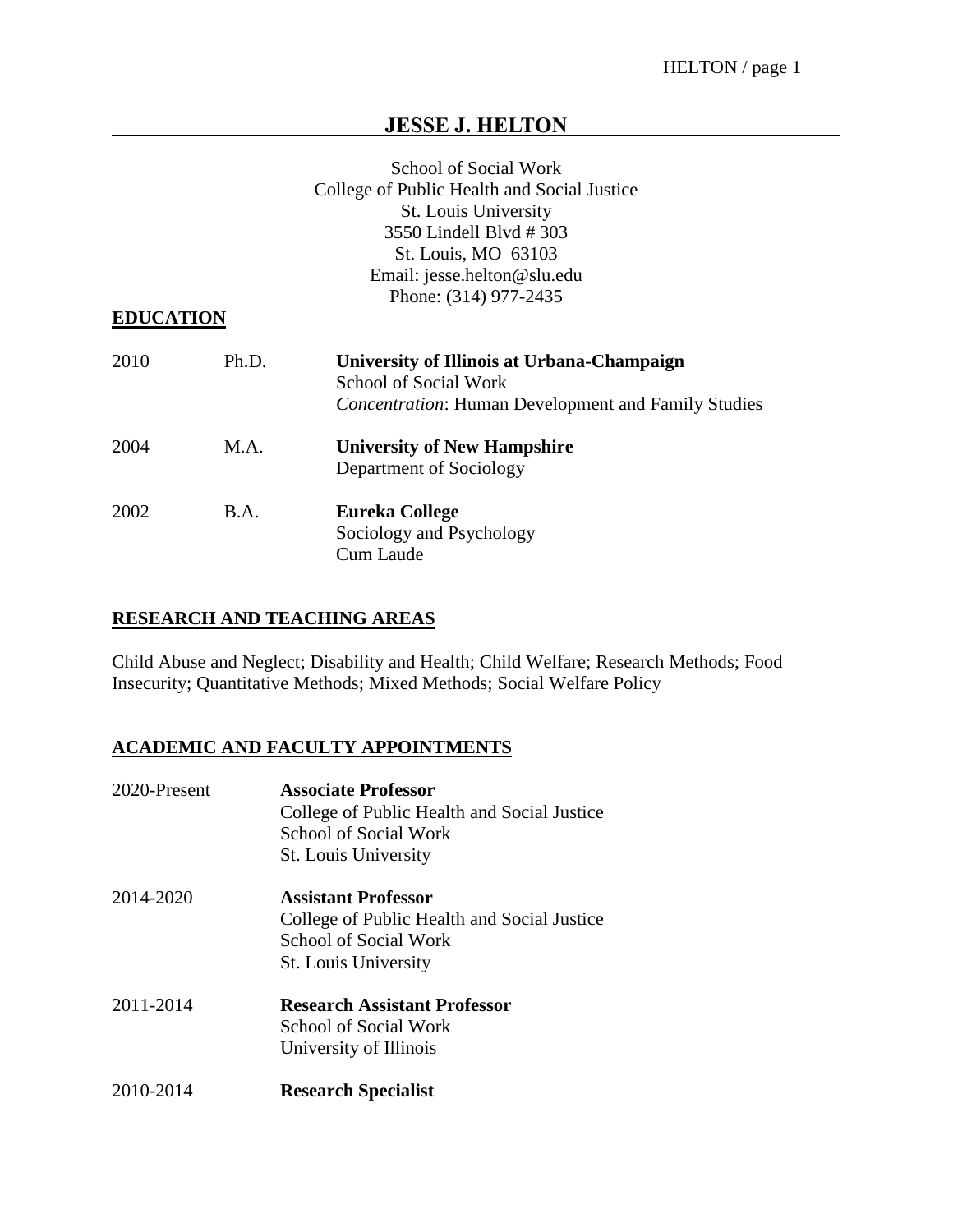Children and Family Research Center University of Illinois

## **FUNDED RESEARCH**

| 2018-2023 | Principal Investigator Melissa Jonson-Reid. Center for Innovation in<br>Child Maltreatment Policy, Research, and Training (CICM). Co-<br>investigator. Eunice Kennedy Shriver National Institute of Child Health<br>and Human Development (NICHD).                                                 |
|-----------|----------------------------------------------------------------------------------------------------------------------------------------------------------------------------------------------------------------------------------------------------------------------------------------------------|
| 2018-2019 | Evaluator. Wellbeing of Men Transitioning from Prison. Funded by<br>Lutheran Foundation. (\$10,000).                                                                                                                                                                                               |
| 2016-2018 | Principal Investigator. Food Insecurity and Child Welfare in Missouri.<br>Funded by the St. Louis University President's Research Fund. (\$48,291).                                                                                                                                                |
| 2015      | Principal Investigator. Family Mealtimes, Nutrition, and Emotional<br>Regulation of Children with ADHD. Funded by the Doerr Center for<br>Social Justice Research and Education. (\$6,964)                                                                                                         |
| 2014-2016 | Evaluator. Mind-Body Well-Being Project, Lutheran Family and Children<br>Services of Missouri. Funded by the St. Louis County Children's Fund.<br>$(\$6,711)$                                                                                                                                      |
| 2012-2014 | Principal Investigator. Healthy agencies, healthy kids. Funded by the<br>Consortium to Lower Obesity in Chicago Children (CLOCC). (\$17,102)                                                                                                                                                       |
| 2011-2013 | Principal Investigator. "Fostering" health and nutrition: Targeting<br>family-level risk factors for young foster children in substitute care. Co-<br>investigator Barb Fiese. Funded by The Christopher Family Foundation<br>Food and Family Program. (\$60,000)                                  |
| 2010-2012 | Co-Principal Investigator. Evaluation of domestic battery, parental<br>engagement, and juvenile sex offender programs. Co-principal<br>investigator Joseph P. Ryan. Funded by DuPage County Juvenile<br>Probation and the MacArthur Foundation. (\$35,000)                                         |
| 2005-2008 | Principal Investigator Mark Testa. Evaluation of individual, familial, and<br>community level factors related to secondary maltreatment. Co-<br>investigators with Christina Bruhn. Funded by the Department of Health<br>and Human Services, Administration for Children and Families (\$84,816). |

## **EXTERNAL GRANTS UNDER REVIEW/SCORED**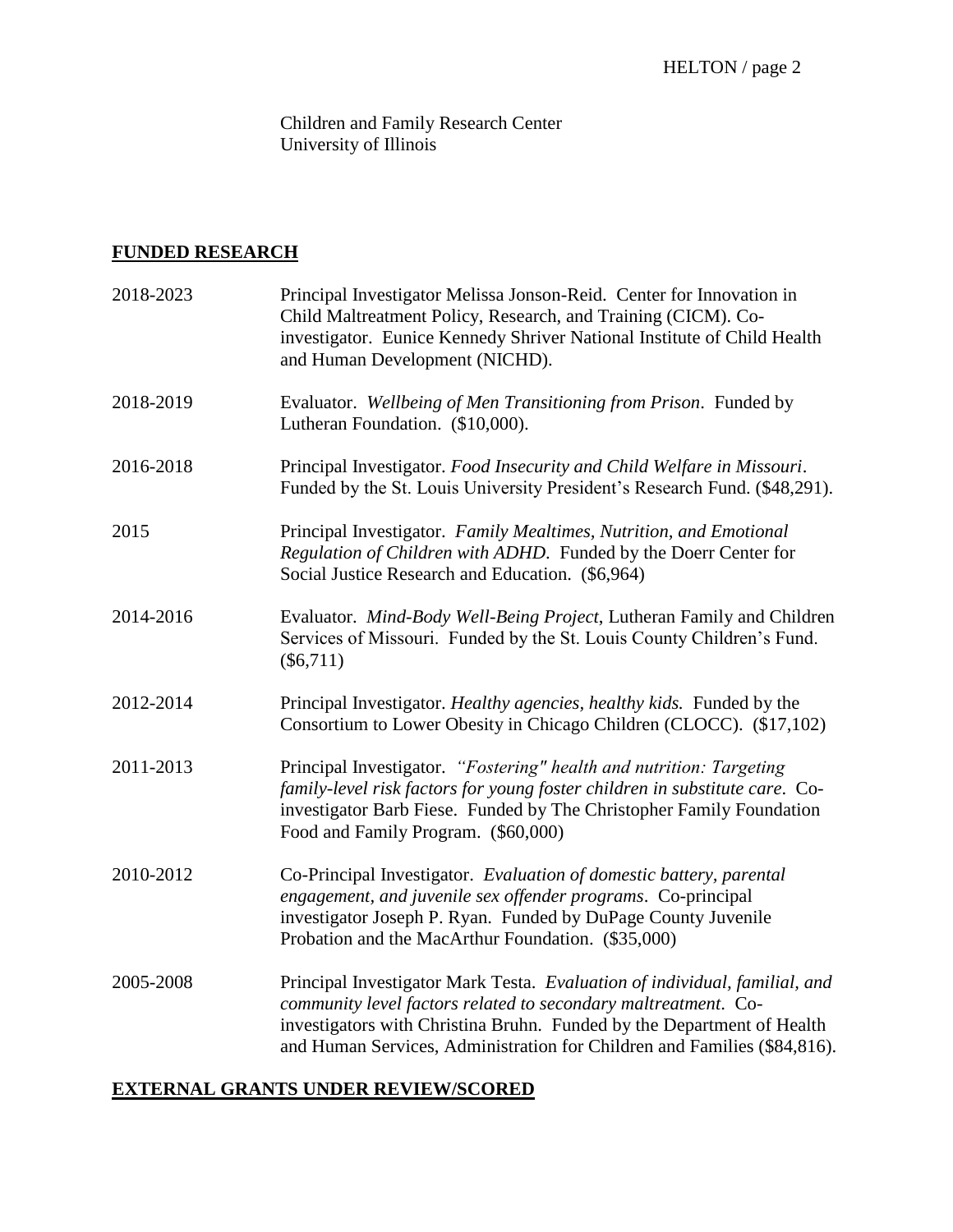2018 Principal Investigator Brian Boutwell. Co-investigator with John Fu and Ted Cross. (HRSA-18072). *Children with Special Healthcare Needs, Corporal Punishment, and Developmental Outcomes over time.* Submitted to the R40 Maternal and Child Health Bureau Secondary Data Analysis research Program (\$99,931).

## **PEER-REVIEWED JOURNAL PUBLICATIONS**

\*denotes SLU student collaborator

- *1.* Schiff, M., **Helton, J.J.**, & Fu, Q.J. (In press). Adverse childhood experiences and obesity over time. *Public Health Nutrition.*
- *2.* Termos, M., Murugan, V., & **Helton, J.J.** (In press). IPV and Health Consequences among CPS Involved Caregivers: A Fixed Effects Analysis Stratified by Race and Ethnicity. *Violence Against Women.*
- *3.* **Helton, J.J.,** Cooper-Sadlo, S., \*House, N., \*Adler, H., & \*Norton, L. (In press). Resilience of families involved in child welfare: A mixed methods study. *Social Work Research.*
- 4. **Helton, J. J.,** Nelson, E. J., Boutwell, B. B., Lewis, R. D., Rosenfeld, R., & Seon, J. (2020). Aggregate-level lead exposure and child maltreatment. *Journal of Interpersonal Violence.*
- 5. Kavish, N., **Helton, J**., Vaughn, M. G., & Boutwell, B. B. (2020). The association of externalizing and internalizing problems with indicators of intelligence in a sample of atrisk children. *Intelligence*, *80*, 101448.
- *6.* **Helton, J. J.**, \*Carbone, J., Vaughn, M., & Cross, T. P. (2020). Emergency department admissions of child sexual abuse. *JAMA Pediatrics, 174(1),* 89-91.
- 7. **Helton, J. J.** & Weaver, N. (2020). Unintentional injury in child welfare placements: A national study. *Child Abuse and Neglect, 99,* 104231*.*
- **8. Helton, J. J.,** Jackson, D. B., Vaughn, M. G., & Boutwell, B. B. (2019). Household food insecurity and parent-to-child aggression. *Child Maltreatment,* 24(2), 213-221.
- 9. Davis, J. P., Christie, N. C., Dworkin, E. R., Prindle, J., Dumas, T. M., Diguiseppi, G., **Helton, J. J.,** & Ring, C. (2019). Influences of Victimization and Comorbid Conditions on Latency to Illicit Drug Use among Adolescents and Young Adults. *Drug and Alcohol Dependence,* 107721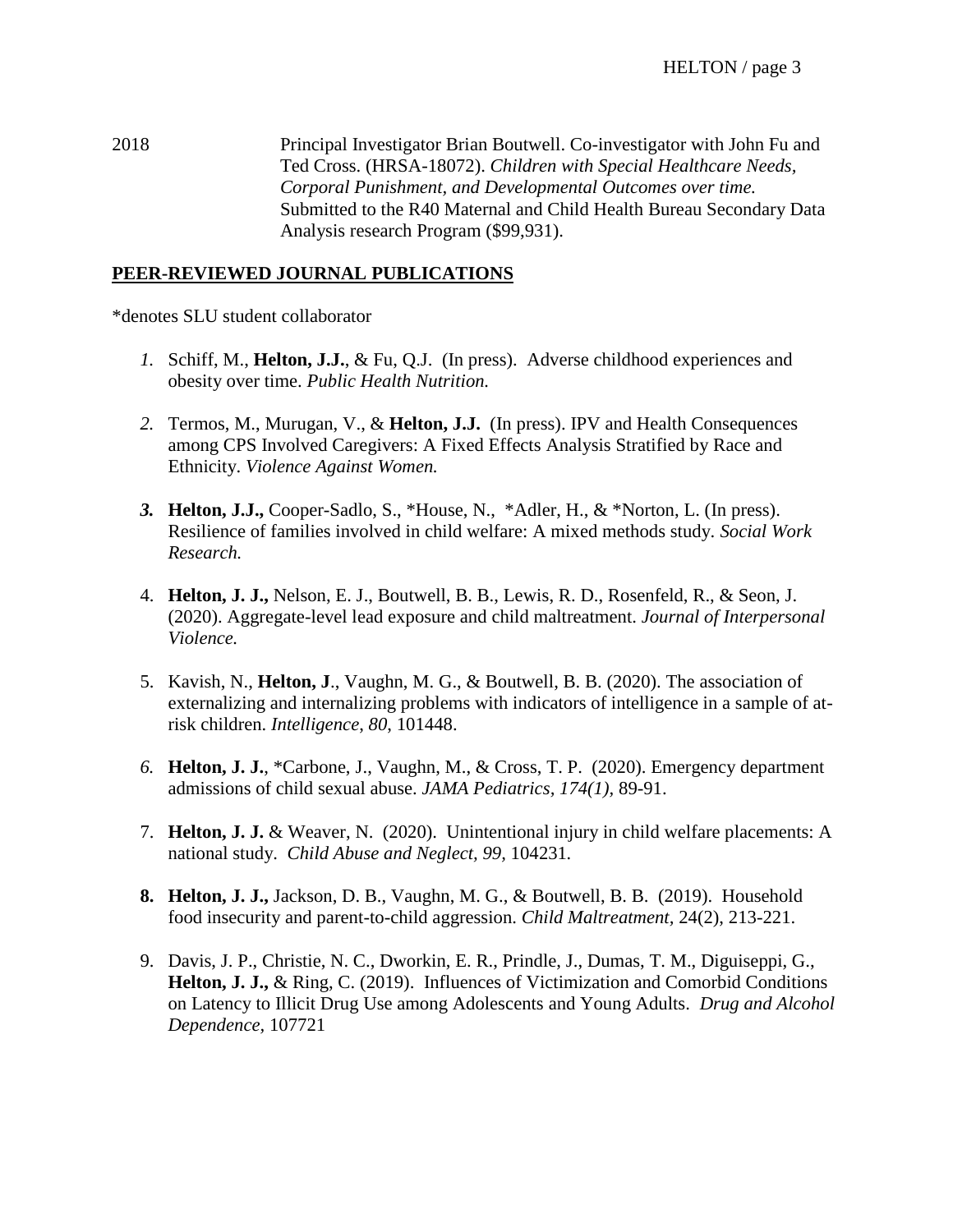- 10. **Helton, J.J.**, \*Khoo, Y.M., Wallace, C.L., \*Whitehead, A., & \*Kebbe, C. (2019). Physical and mental health changes in aging foster parents: Do child behavioral problems hasten declines? *Child & Family Social Work,* 1-12*.*
- 11. **Helton, J. J.,** & \*House, N. G. (2019). Children with chronic health conditions and maltreatment re-report. *Children and Youth Services Review*, *105*, 104412.
- 12. **Helton, J. J**., Lightfoot, E., Fu, Q. J., & Bruhn, C. M. (2019). Prevalence and severity of child impairment in a US sample of child maltreatment investigations. *Journal of Developmental & Behavioral Pediatrics*, *40*(4), 285-292.
- 13. Davis, J., Dworkin, E. R., **Helton, J. J.**, Prindle, J., Patel, S., Dumas, T. M., & Miller, S. (2019). Extending Poly-Victimization Theory: Differential Effects of Adolescents' Experiences of Victimization on Substance Use Disorder Diagnoses Upon Treatment Entry. *Child Abuse & Neglect,* 89, 165-177.
- *14.* **Helton, J.J.**, Moore, A.R., & \*Henrichsen, C. (2018). Food security status of mothers at risk for child maltreatment. *Children and Youth Services Review*, 93, 263-269*.*
- 15. Jackson, D. B., Lynch, K. R., **Helton, J. J.**, & Vaughn, M. G. (2018)*.* Food insecurity and violence in the home: Investigating exposure to violence and victimization among preschool-aged children. *Health Education and Behavior.* [doi:](https://doi.org/10.1177/1090198118760683)  [10.1177/1090198118760683](https://doi.org/10.1177/1090198118760683)
- 16. **Helton, J. J.**, Cross, T. P., Vaughn, M., & \*Gochez-Kerr, T. (2018). Food neglect and infant development. *Infant Mental Health Journal.* 39(2), 231-341. *DOI: 10.1002/imhj.21694*
- 17. **Helton, J. J.**, \*Gochez-Kerr, T., & \*Gruber, E. (2018). Sexual abuse of children with learning disabilities. *Child Maltreatment.* 23(2), 157-165. *doi: 10.1177/1077559517733814*
- *18.* **Helton, J. J.**, Schreiber, J. Wiley, J., & Schweitzer, R. (2018). Finding a routine that works: A mixed methods study of foster parents. *Child & Family Social Work,* 23(2), 248-255.
- *19.* **Helton, J. J.** & \*Gochez-Kerr, T. (2017). Safe from harm? Youth reports of physical assault in child welfare placements. *Journal of Interpersonal Violence.* DOI: *0886260517734224*
- 20. **Helton, J. J.**, Boutwell, B. B., & \*DiBernardo, M. (2017). The relative safety of paternal, maternal, and traditional foster care placements. *Child Abuse and Neglect,* 70, 1-10.
- 21. \*Gochez-Kerr, T. & **Helton, J. J.** (2017). Victimization of emerging adults with histories of child welfare: A national study. *Child and Adolescent Social Work,* 34(3), 205-211.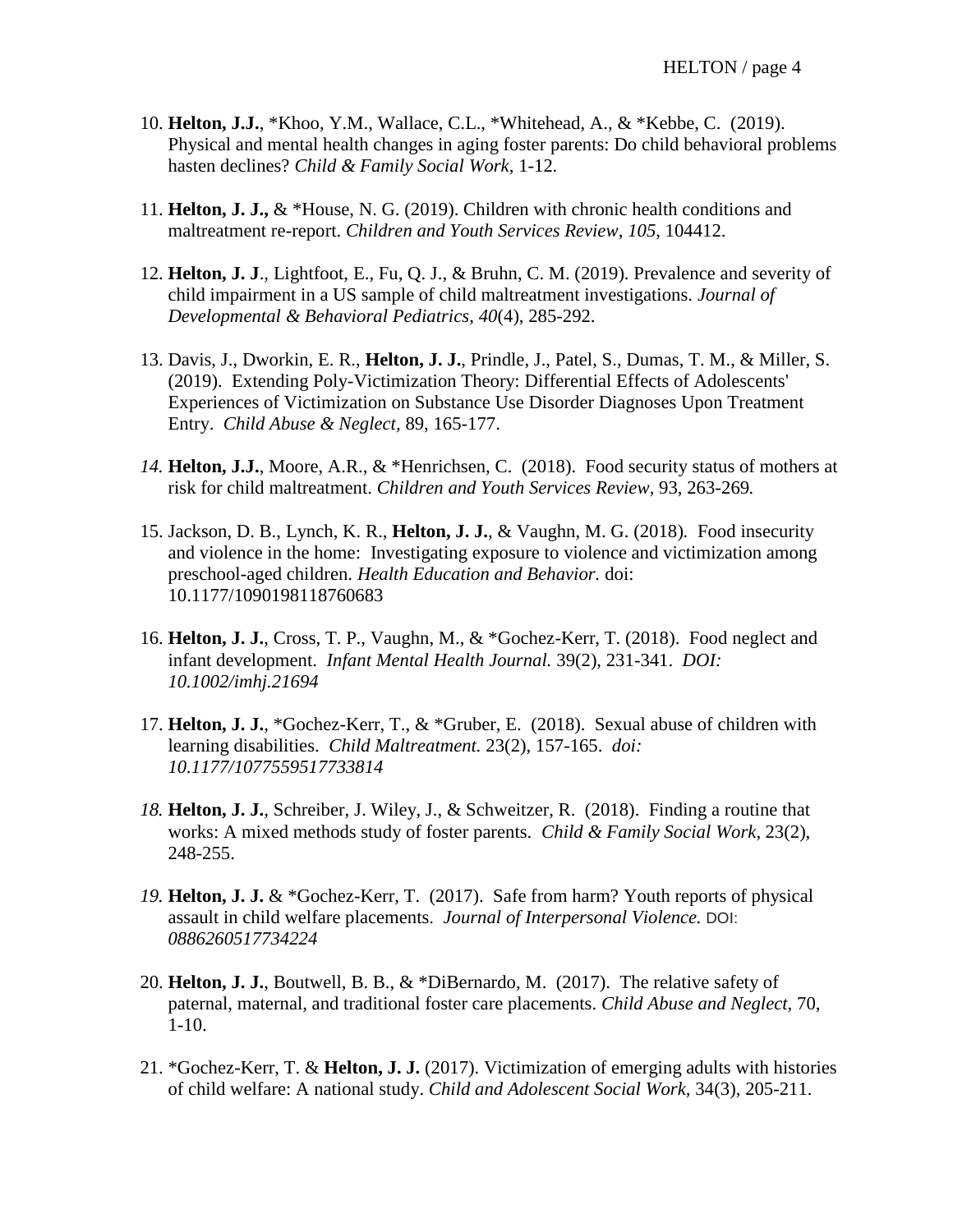- 22. **Helton, J. J.**, Schreiber, J. C., & Fiese, B. H. (2017). Foster Parents' Nutritional Strategies and Children's Well-Being. *Child and Adolescent Social Work*, 34(2), 159-169.
- 23. **Helton, J. J.** (2016). Food neglect and maltreatment re-reports. *Children and Youth Services Review*, 71, 77-83.
- 24. Vaughn, M. G., Salas-Wright, C. P., Huang, J., Qian, Z., Terzis, L. D., & **Helton, J. J.** (2015). Adverse childhood experiences among immigrants to the United States. *Journal of Interpersonal Violence*, 0886260515589568.
- 25. Cross, T. P., Chuang, E., **Helton, J. J**., & Lux, E. A. (2015). Criminal Investigations in Child Protective Services Cases An Empirical Analysis. *Child Maltreatment*, 20(2), 104- 114. doi:1077559514562605.
- 26. **Helton, J.J.**, & Fiese, B. H. (2014). Supplemental Nutrition Assistance Program Participation Among Child Welfare–Involved Families. *Journal of Hunger & Environmental Nutrition*, *9*(3), 409-417.
- 27. **Helton, J. J**., & Liechty, J. M. (2014). Obesity prevalence among youth investigated for maltreatment in the United States. *Child Abuse & Neglect*, *38*(4), 768-775. <http://dx.doi.org/10.1016/j.chiabu.2013.08.011>
- 28. **Helton, J.J.** & Bruhn, C. M. (2013). Prevalence of disabilities and abilities in children investigated for abuse and neglect. *Journal of Public Child Welfare*,*7*(5), 480-495.
- 29. **Helton, J. J. (**2011). Children with behavioral, non-behavioral, and multiple disabilities and the risk of out-of-home placement disruption. *Child Abuse & Neglect, 35*(11), 956- 964.
- 30. **Helton, J.J.** & Cross, T.P. (2011). The relationship of child functioning to parental physical assault: Linear and curvilinear models. *Child Maltreatment*, *16*(2), 126-136.
- 31. Park, J. & **Helton, J.** (2010). Transitioning from informal to formal substitute care following maltreatment investigation. *Children and Youth Services Review*, *32(7)*, 998- 1003.
- 32. Haight, W.L., Finet, D., Bamba, S., & **Helton, J.J.** (2009). The beliefs of resilient African-American adolescent mothers transitioning from foster care to independent living: A case-based analysis, *Children and Youth Services Review, 31*(1), 53-62.
- 33. **Helton, J. J.** & Staudenmeier, W.J. (2002). Re-imagining being 'straight' in straight edge. *Contemporary Drug Problems*, *29(2)*, 445-473.

## **PEER-REVIEWED BOOK CHAPTERS**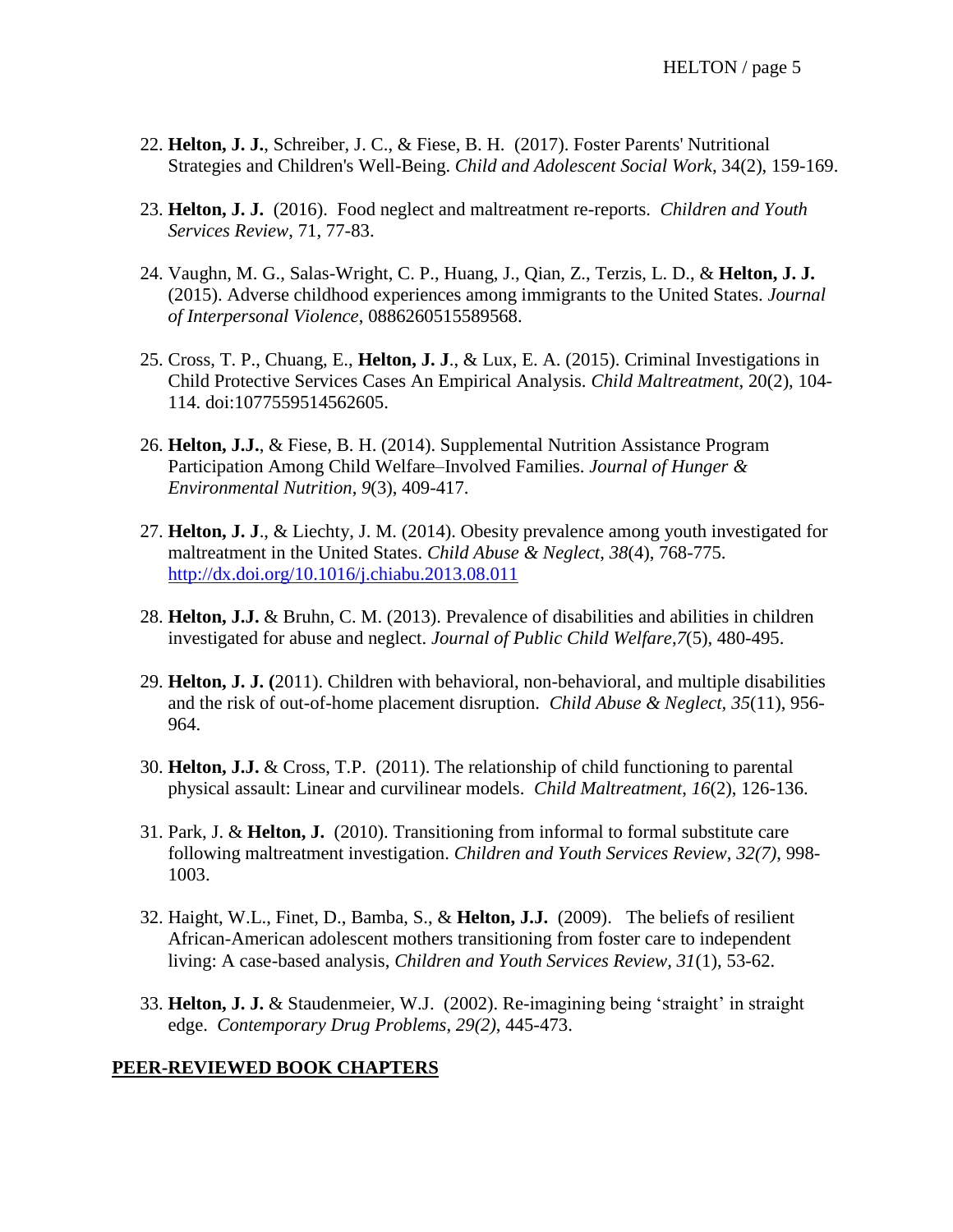Cross, T.P., Goulet, B.P., & **Helton, J.J.** (2015). What will happen to this child if I report? What we know about pathways to different outcomes following reporting of child maltreatment. In B. Mathews and D. Bross (Eds.) *Mandatory reporting laws and the identification of severe child abuse and neglect.* New York: Springer.

Testa, M., Bruhn, C. & **Helton, J.** (2009). Comparative safety, stability, and continuity of children's placements in informal and formal substitute care arrangements." In M.B. Webb, Dowd, K., B.J. Harden, J. Landsverk, & M.F. Testa (Eds*.). Child welfare and child well-being: New perspectives from the National Survey of Child and Adolescent Well-Being* (pp. 159-191). New York: Oxford University Press.

## **CONFERENCE PRESENTATIONS (n=37)**

Cross, T.P., **Helton, J. J.**, Carbone, J., & Vaughn, M. (2020, November). Increase in Emergency Department Admissions for Child Sexual Abuse in the United States from 2010 to 2016. Accepted at the Annual American Society of Criminology Meeting (canceled).

**Helton, J.J.** (2019, September). Can We Prevent Child Abuse by Reducing Household Food Insecurity? Presentation at Prevent Child Abuse America Inaugural Conference. Milwaukee, WI.

**Helton, J.J.**, Khoo, Y.M., Wallace, C.L., Whitehead, A., & Kebbe, C. (2019, January). Changes in Foster Parent Physical and Mental Health: Testing the Interaction of Caregiver Age and Child Behavioral Problems. Poster presentation at Society for Social Work and Research, 23<sup>rd</sup> Annual Conference. San Francisco, CA.

**Helton, J.J.**, Khoo, Y.M., Wallace, C.L., Whitehead, A., & Kebbe, C. (2018, November). Physical and Mental Health Changes in Aging Foster Parents: Effect of Child Behavioral Problems. Poster presentation at Gerontological Society of America, 70<sup>th</sup>Annual Scientific Meeting. Boston, MA.

Schreiber, J., Minarik, J., & **Helton, J.** (November, 2018). Teaching social work research methods using team-based learning and community engagement. Panel discussion at the Annual Program Meeting of the Counsel of Social Work Education. Orlando, FL.

**Helton, J.**, \*Gochez-Kerr, T., Cross, T., Haverson, J., Kerwin, C., Fluke, J., Trocmé, N., & Fallon, B., Trocmé, N., Fluke, J., Black, T., & Schumaker, K. (September 2018). Can classifying child protection cases as urgent or chronic lead to improved services for children and families? Paper submitted to the International Society for the Prevention of Child Abuse & Neglect (ISPCAN) XXII International Congress on Child Abuse and Neglect. Prague, Czech Republic.

**Helton, J.**, \*Gochez-Kerr, T., Cross, T., Haverson, J., Kerwin, C., Fluke, J., Trocmé, N., & Fallon, B. (September 2018). How can the urgent / chronic taxonomy be used to understand child welfare service provision in the US? Paper submitted to the International Society for the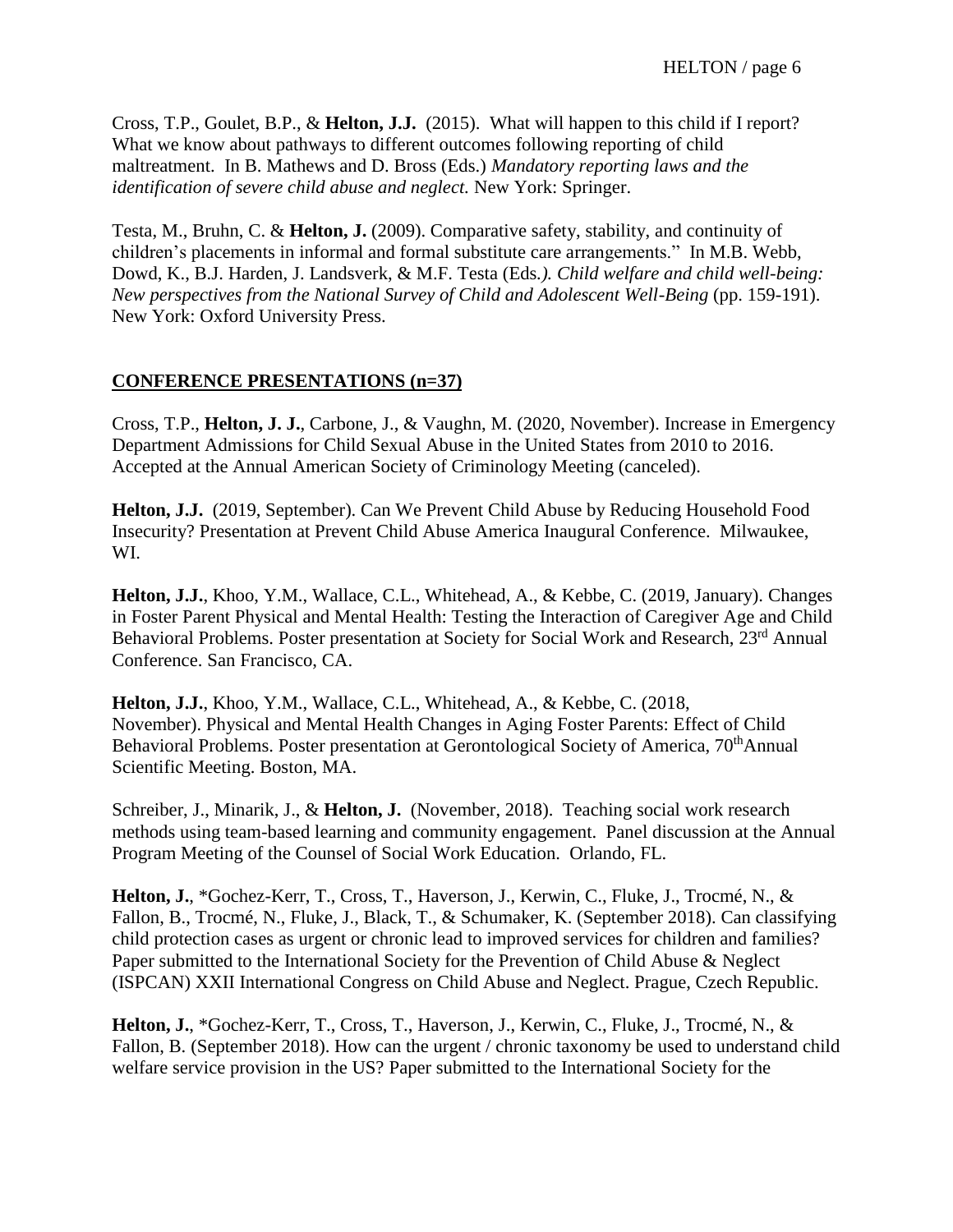Prevention of Child Abuse & Neglect (ISPCAN) XXII International Congress on Child Abuse and Neglect. Prague, Czech Republic.

**Helton, J.** (June 2018). Preventing Child Physical Assault by Increasing Food Security. Paper presented at the Annual Conference of the American Professional Society on the Abuse of Children Colloquium, New Orleans, LA.

**Helton, J.** (June 2018). Sexual Abuse of Children with Learning Disabilities. Paper presented at the Annual Conference of the American Professional Society on the Abuse of Children Colloquium, New Orleans, LA.

**Helton, J.**, Lightfoot, E., & Fu, Q. (January, 2018). The Prevalence of Childhood Disability in a National Child Welfare Sample: A Latent Profile Analysis. Paper presented at the Annual Conference of the Society for Social Work and Research, Washington, DC.

**Helton, J.** (January, 2018). A Longitudinal Study of Household Food Insecurity, Maternal Depression, and Physical Child Abuse in a National Sample of at Risk Families. Paper presented at the Annual Conference of the Society for Social Work and Research, Washington, DC.

**Helton, J.** & \*Scheetz, G. (January, 2018). 'I'm not doing my job as their mother': A Qualitative Analysis of Young Food Insecure Mothers At-Risk for Child Maltreatment. Paper presented at the Annual Conference of the Society for Social Work and Research, Washington, DC.

**Helton, J.** (January, 2018). Preventing Child Abuse by Reducing Household Food Insecurity. Symposium presented at the Annual Conference of the Society for Social Work and Research, Washington, DC.

Fluke, J, Trocme, T., **Helton, J.**, Cross, T, & Fallon, B. (September, 2017). Is the Urgent-Chronic Taxonomy Applicable in a US Context? Paper presented at the International Society for the Prevention of Child Abuse and Neglect, The Hague, Netherlands.

Kirkover, H., Moore, A., \*Scheetz, G., & **Helton, J.** (Sept, 2017). Experiences of Food Insecurity. Poster presented at the annual Food and Nutrition Conference, Chicago, IL.

Schreiber, J., Wiley, J., Schweitzer, R., **Helton, J.** (May, 2017). Foster Parent Routines. Paper presented at the International Congress on Qualitative Inquiry, Urbana, IL.

Bidwell, L., **Helton, J.J.**, Watkins, D.C., & Gioia, D. (November, 2016). Mixed Methods in Social Work: Enhancing Education, Research and Practice. Workshop presented at the Annual Program Meeting of the Council on Social Work Education, Atlanta, GA.

**Helton, J.J.**, Cross, T.P., & \*Gochez-Kerr, T.H. (January, 2016). Food Neglect and Infant Language Acquisition: A National Study of Maltreated Children. Poster presented at the Society for Social Work and Research 20<sup>th</sup> Annual conference, Washington DC.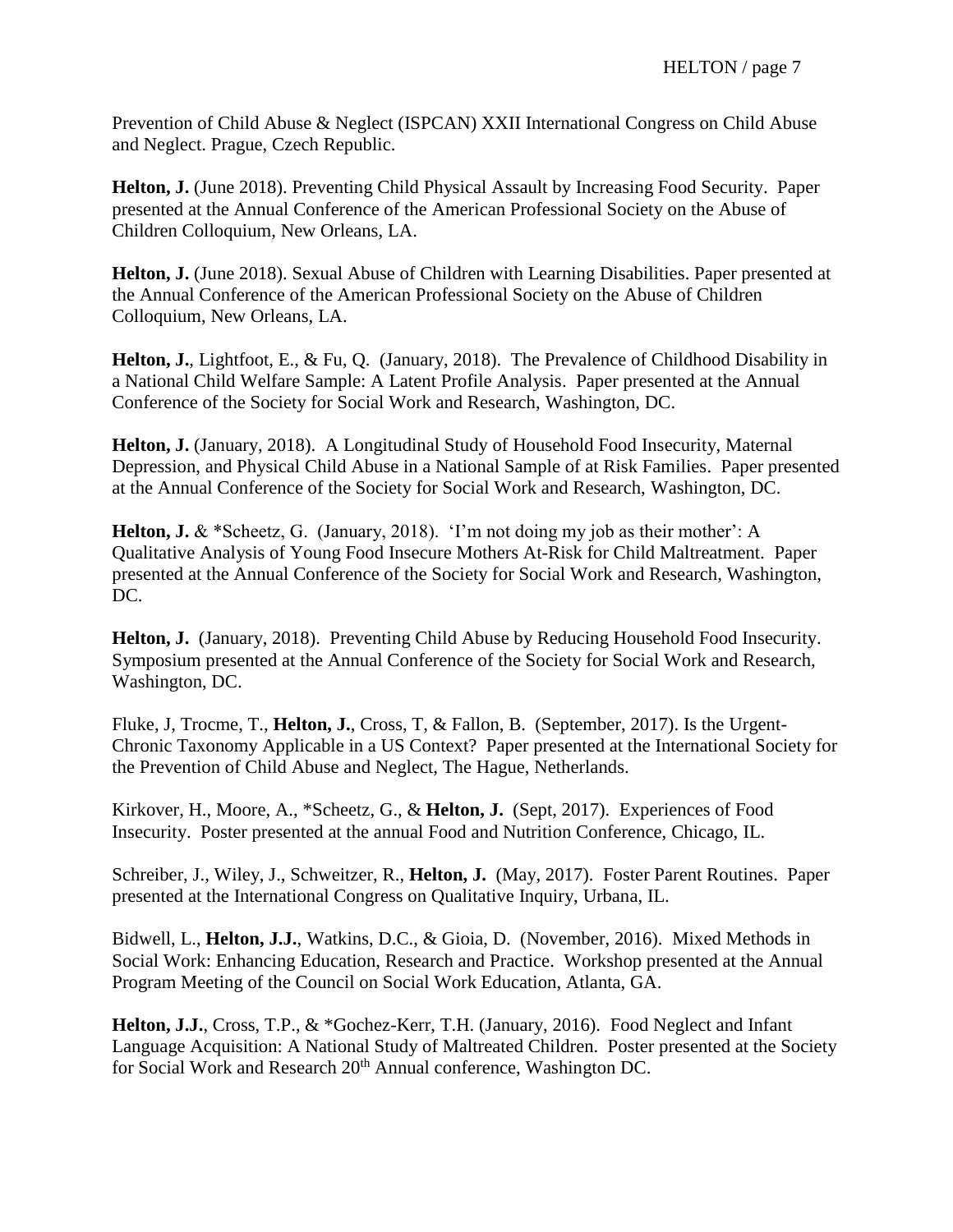**Helton, J.J.** & Cross, T.P. (July, 2015). Maltreatment type and physical health problems in infancy. Poster presented at the American Professional Society on the Abuse of Children 2015 Colloquium, Boston, MA.

**Helton, J.J.** & Liechty, J.M. (January, 2013). Obesity prevalence among US children and adolescents investigated for maltreatment. Paper presented at the Annual Conference of the Society for Social Work and Research, San Diego, CA.

**Helton, J.J.** & Cross, T.P. (January, 2013). Children with chronic health conditions in foster care: Differences in health care service utilization by placement. Paper presented at the Annual Conference of the Society for Social Work and Research, San Diego, CA.

Cross, T., **Helton, J.J.**, & Chuang, E. (January, 2013). Frequency and predictors of concurrent child protection and criminal investigations in child maltreatment cases. Paper presented at the Annual Conference of the Society for Social Work and Research, San Diego, CA.

Bentley, K., Smith, D., **Helton, J.J.**, & Campbell, R. (January, 2013). Doctoral student panel and luncheon: Job search and early career development. Paper presented at the Annual Conference of the Society for Social Work and Research, San Diego, CA

**Helton, J.J., \***Gochez-Kerr, T., & Cross, T. (July, 2012). Does child disability increase or decrease the risk of victimization? Divergent results depending on level of functioning and type of disability. Paper presented at the International Family Violence and Child Victimization Research Conference, Portsmouth, NH.

**Helton, J.J.** & Fiese, B. (June, 2012). Foster families and food assistance: Results from a National Study. Paper presented at the American Professional Society on the Abuse of Children 2012 Colloquium, Chicago IL.

**Helton, J.J.** & Diaz, A. (June, 2012). Foster youth and obesity: Who is at risk? Poster presented at the American Professional Society on the Abuse of Children 2012 Colloquium, Chicago IL.

**Helton, J.J.**, Schreiber, J., Fuller, T., & Kearney, K. (August, 2011), A mixed methods way of thinking. Paper presented at the 2011 National Child Welfare Evaluation Summit, Washington, DC.

Helton, J.J. (May, 2011). Foster care and stigma in the United States: A qualitative analysis of lived experiences and state-level policies. Paper presented at the 7<sup>th</sup> International Congress of Qualitative Inquiry, Urbana, IL.

**Helton, J.J.,** & Ryan, J. (March, 2011). The disproportional use of detention following a parental assault and the risk of re-offending. Paper presented at the Annual Conference of the Midwest Sociological Society, St. Louis, MO.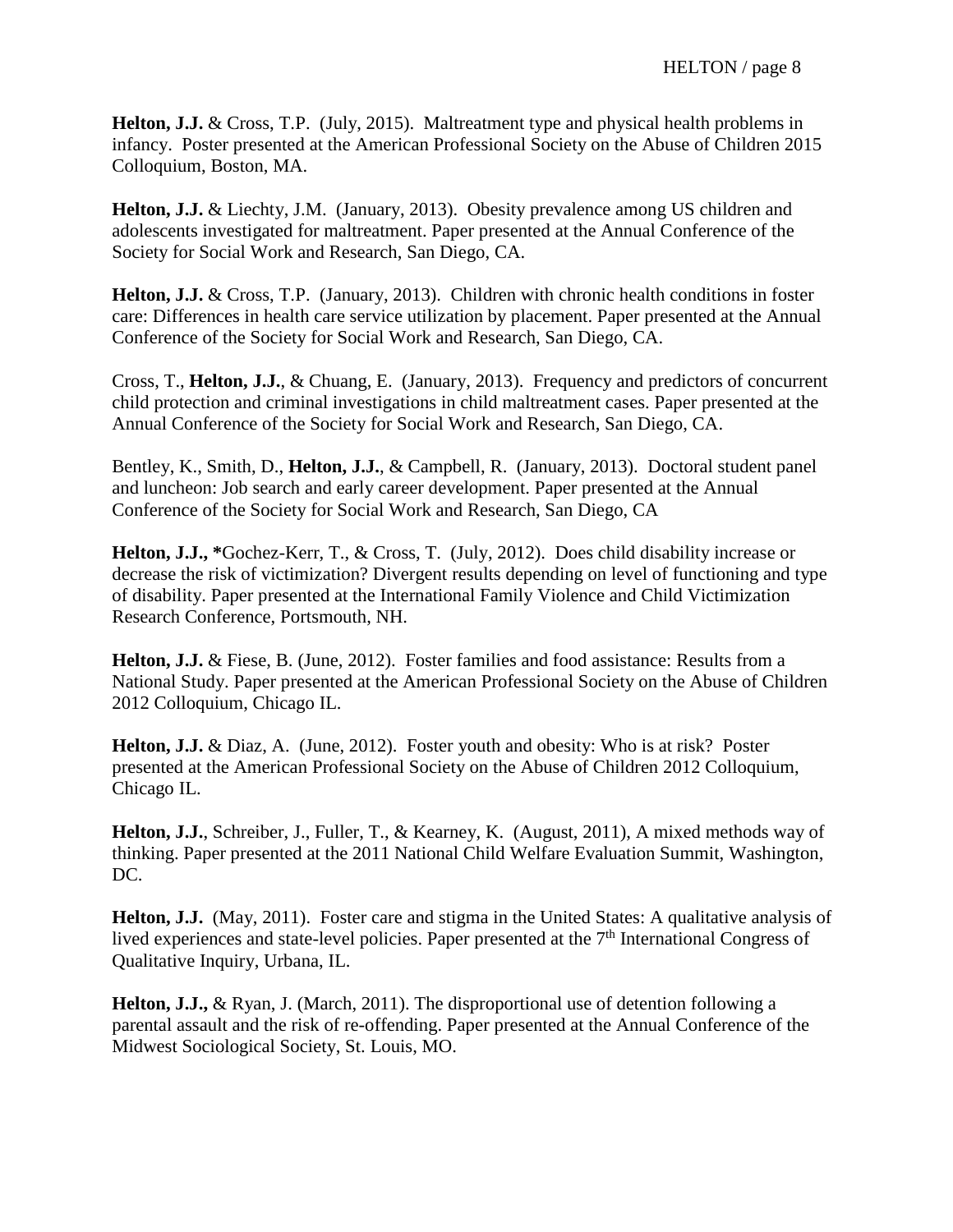**Helton, J.J.** (January, 2011). Is unhealthy weight being overlooked in foster care? Comparing Body Mass Index of children in out-of-home care with national estimates. Poster presented at the annual conference of the Society for Social Work Research, Tampa Bay, FL.

**Helton, J.J.,** & Cross, T. (July, 2010). Level of child functionality and caregiver report of physical assault. Paper presented at the International Family Violence and Child Victimization Research Conference, Portsmouth, NH.

**Helton, J.J.** (January, 2008). The relative stability of out-of-home placements and children with disabilities. Paper presented at the Annual Conference of the Society for Social Work and Research, Washington, D.C.

**Helton, J.J.** & Bruhn, C. (July, 2007). Early detection of a developmental disability, the provision of developmental services, and recurrence of maltreatment among a National Sample of Investigated Children. Paper presented at the International Family Violence and Child Victimization Research Conference, Portsmouth, NH.

**Helton, J.J.** (July, 2007). Defining violence: Child maltreatment, corporal punishment, and the usefulness of mixed methods. Paper presented at the annual meeting of the Midwest Sociological Society, Chicago, IL.

**Helton, J.J.** (June, 2007). Children with disabilities in the child welfare system: Introducing a new policy language. Paper presented at the Annual Meeting of the Society for Disability Studies, Seattle, WA.

**Helton, J.J.,** Testa, M., & Bruhn, C. (January, 2007). The comparative safety, stability, and continuity of the living arrangements of children at elevated risk of abuse and neglect. Paper presented at the NSCAW Data Users Workshop, Administration for Children and Families, Washington, DC.

**Helton, J.J.** & Staudenmeier, W.J. (May, 2001). Re-imagining being 'straight' in straight edge. Paper presented at the conference, "Youth Cultures and Subcultures: Functions and Patterns of Drinking and Drug Use," hosted by the Centre for Social Research on Alcohol and Drugs (SoRAD), Stockholm University, in Skarpo, Sweden.

## **INVITED TALKS**

Helton, J.J. (2018). Food insecurity and child abuse potential: A case study of Missouri. *Saint Louis Partners Quarterly Meeting.*

Helton, J.J. (2016). Predictors of permanence in Missouri. *Saint Louis Partners Quarterly Meeting.*

## **RESEARCH REPORTS**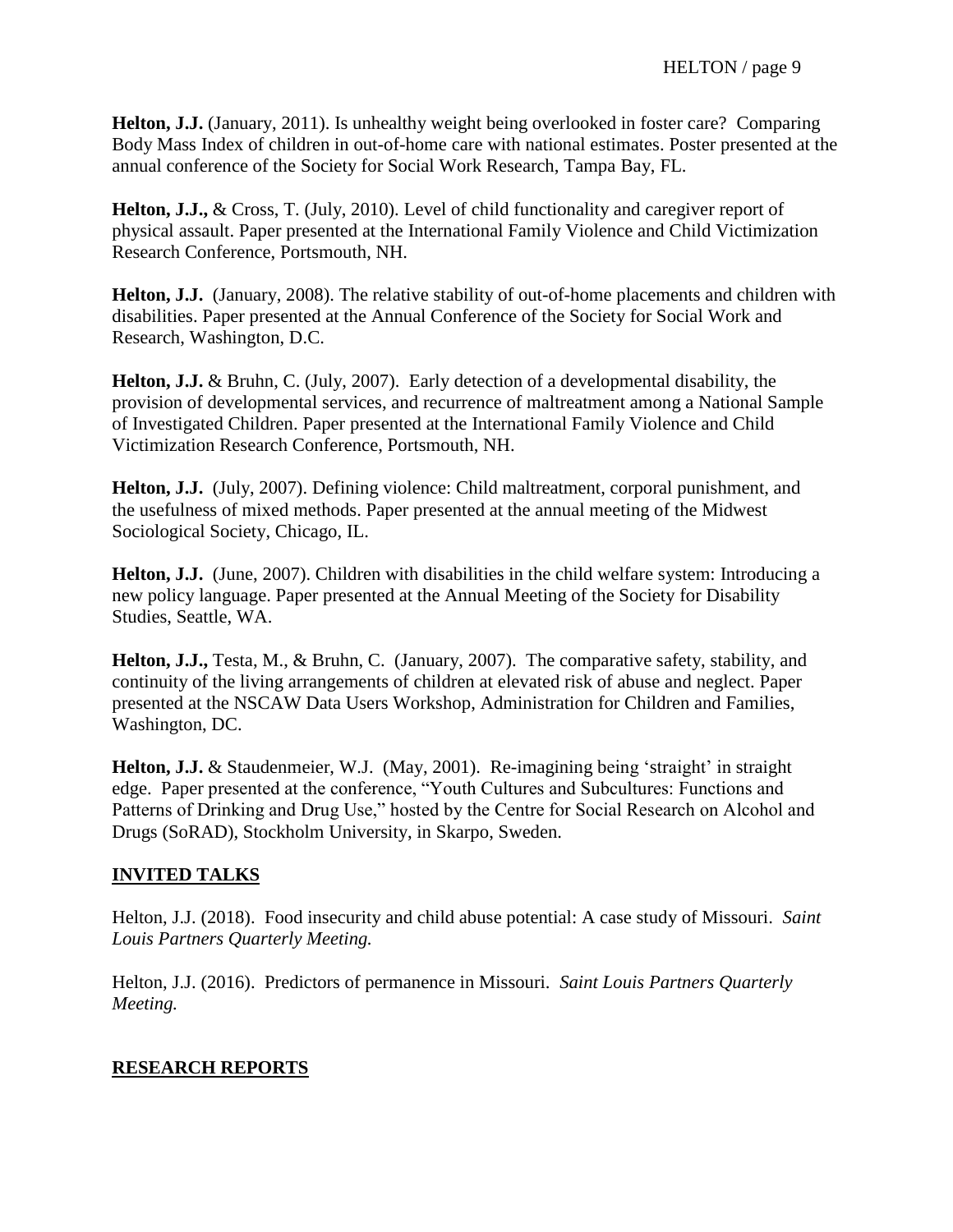**Helton, J.J.** (2015). Evaluation of Mind-Body Well-Being Program. Lutheran Family and Children's Services of Missouri. *St. Louis County Children's Service Fund.*

Cross, T.P. & **Helton, J.J.** (2014). Child well-being. *Conditions of children in or at risk of foster care in Illinois: 2014 Report.* Urbana, IL: Children and Family Research Center, University of Illinois at Urbana-Champaign

**Helton, J. J**. & Cross, T.P. (2013). *The well-being of Illinois children in substantiated investigation Wave 2 Report: Results from the Illinois Survey of Child and Adolescent Well-Being*. Urbana, IL: Children and Family Research Center, University of Illinois at Urbana-Champaign.

Cross, T.P., & **Helton, J.J.** (2013). Child well-being. *Conditions of children in or at risk of foster care in Illinois: 2013 Report.* Urbana, IL: Children and Family Research Center, University of Illinois at Urbana-Champaign.

**Helton, J.** (2013). *Physical health of maltreated infants and toddlers in Illinois*. Urbana, IL: Children and Family Research Center, University of Illinois at Urbana-Champaign.

**Helton, J.** & Cross, T. (2013). *The development of Illinois children age zero to three in substantiated child maltreatment investigations: A widening gap for many children.* Urbana, IL: Children and Family Research Center, University of Illinois at Urbana-Champaign.

**Helton, J. J**., & Diaz, A. (2012). *The need for food: Families served by child welfare in Illinois.*  Urbana, IL: Children and Family Research Center, University of Illinois at Urbana-Champaign.

Cross, T.P., & **Helton, J. J**. (2012). *The well-being of Illinois children in substantiated investigation: Baseline results from the Illinois Survey of Child and Adolescent Well-Being*. Urbana, IL: Children and Family Research Center, University of Illinois at Urbana-Champaign.

Cross, T.P., & **Helton, J.J.** (2012). Child well-being. *Conditions of children in or at risk of foster care in Illinois: 2010 Report.* Urbana, IL: Children and Family Research Center, University of Illinois at Urbana-Champaign.

Cross, T.P., & **Helton, J.J.** (2012). *Concurrent criminal and child protective services investigations.* Urbana, IL: Children and Family Research Center, University of Illinois at Urbana-Champaign.

Lyons, S., Cross, T., & **Helton, J.** (2012). *The well-being of Illinois infants and toddlers in substantiated child maltreatment cases*. Urbana, IL: Children and Family Research Center, University of Illinois at Urbana-Champaign.

**Helton, J.J.** (2011). *Unhealthy weight among maltreated children in Illinois.* Urbana, IL: Children and Family Research Center, University of Illinois at Urbana-Champaign.

Cross, T.P., & **Helton, J.J.** (2010). Child well-being. *Conditions of children in or at risk of*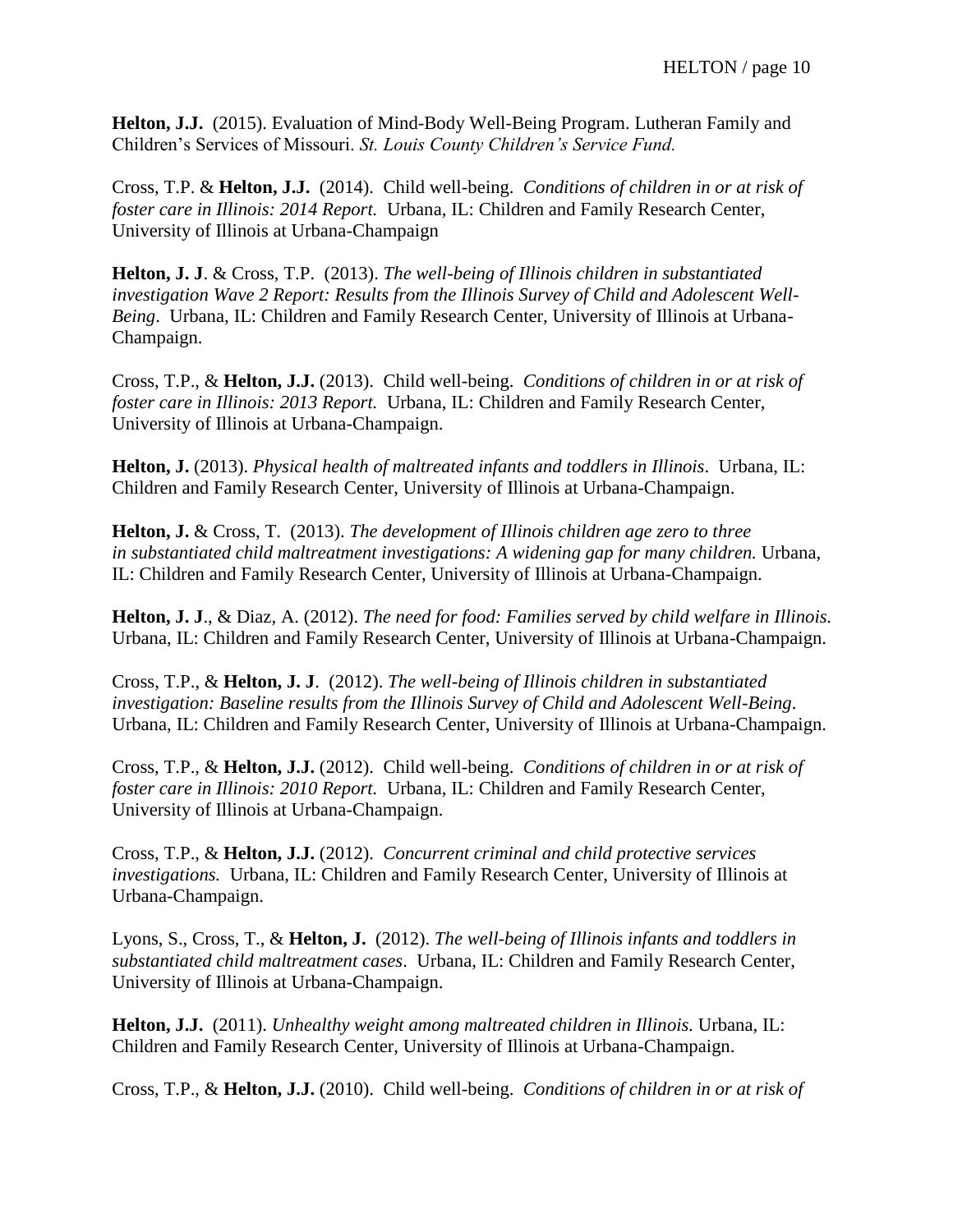*foster care in Illinois: 2009 Report.* Urbana, IL: Children and Family Research Center, University of Illinois at Urbana-Champaign.

**Helton, J.J.** & Ryan, J.P. (2010). *A ten-year analysis of juvenile arrests in DuPage county: A report on domestic battery*. Research brief for the *Illinois Models for Change* Initiative, M*acArthur Foundation.* Urbana, IL: Children and Family Research Center, University of Illinois at Urbana-Champaign

**Helton, J. J.** & Ryan, J. P. (2010). *The effect of* m*ental health screening and service utilization on the risk of probation violation for minority youth in the Cook County juvenile justice system*. Research brief for the *Illinois Models for Change* Initiative, *MacArthur Foundation.* Urbana, IL: Children and Family Research Center, University of Illinois at Urbana-Champaign

Cross, T.P., & **Helton, J.J.** (2010). *Enrollment in early childhood education programs for young children involved with child welfare*. Urbana, IL: Children and Family Research Center, University of Illinois at Urbana-Champaign.

Hartnett, M. A., Bruhn, C., **Helton, J. J.,** Fuller, T., & Steiner, L. (2009). *Illinois Child Wellbeing study: Year 2 Final Report*. Urbana, IL: Children and Family Research Center, University of Illinois at Urbana-Champaign

## **AWARDS AND SCHOLARSHIP**

Association of Jesuit Colleges and Universities Leadership Institute (20200

Outstanding Young Alumni Award, Eureka College (2018)

Innovative Teaching Fellowship, Reinert Center for Transformative Teaching & Learning (2014)

Summer Research Institute at the National Data Archive on Child Abuse and Neglect, Cornell University (2006)

## **PRESS AND MEDIA COVERAGE**

- Carroll, L. (Nov 4, 2019). Increasing emergency department admissions in U.S. for child sexual abuse. *Reuters*. [https://www.reuters.com/article/us-health-child-abuse/increasing](https://www.reuters.com/article/us-health-child-abuse/increasing-emergency-department-admissions-in-us-for-child-sexual-abuse-idUSKBN1XE2BA)[emergency-department-admissions-in-us-for-child-sexual-abuse-idUSKBN1XE2BA](https://www.reuters.com/article/us-health-child-abuse/increasing-emergency-department-admissions-in-us-for-child-sexual-abuse-idUSKBN1XE2BA)
- Christensen, J. (Nov 4, 2019). Child sex abuse cases treated in ERs rose more than 70% in seven years, study says. (2019). *CNN*; [https://www.cnn.com/2019/11/04/health/child-sex](https://www.cnn.com/2019/11/04/health/child-sex-abuse-emergency-department-study/index.html)[abuse-emergency-department-study/index.html](https://www.cnn.com/2019/11/04/health/child-sex-abuse-emergency-department-study/index.html)
- *US News and World Report*. (Nov 4, 2019). ERs See Doubling of Teen Sexual Abuse Cases. [https://www.usnews.com/news/health-news/articles/2019-11-04/us-ers-see-doubling-of](https://www.usnews.com/news/health-news/articles/2019-11-04/us-ers-see-doubling-of-teen-sexual-abuse-cases)[teen-sexual-abuse-cases](https://www.usnews.com/news/health-news/articles/2019-11-04/us-ers-see-doubling-of-teen-sexual-abuse-cases)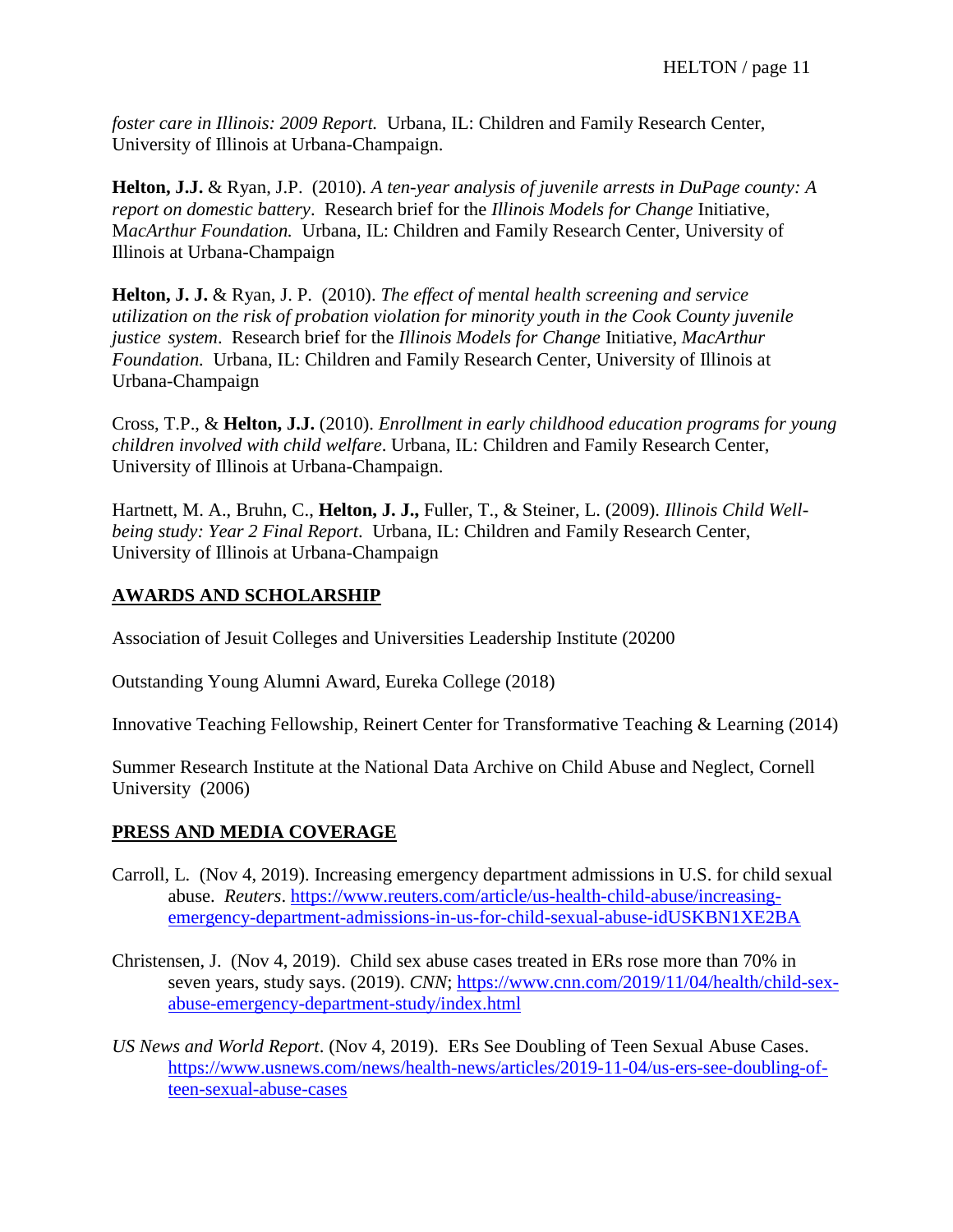- EN24 news. (Nov 8, 2019). Teen sexual abuse doubled in the United States in six years. [https://www.en24.news/2019/11/teen-sexual-abuse-doubled-in-the-united-states-in-six](https://www.en24.news/2019/11/teen-sexual-abuse-doubled-in-the-united-states-in-six-years.html)[years.html](https://www.en24.news/2019/11/teen-sexual-abuse-doubled-in-the-united-states-in-six-years.html)
- Food insecurity can lead to family violence, new UTSA study says. (2018). KSAT Channel 12, San Antonio, TX. <https://www.ksat.com/education/new-utsa-study-links-food-insecurity-to-family-violence>
- Obesity found to be higher in preschoolers suspected of being maltreated. (2013). University of Illinois News Bureau. [http://news.illinois.edu/news/13/1009obesity\\_JesseHelton\\_JanetLiechty.html](http://news.illinois.edu/news/13/1009obesity_JesseHelton_JanetLiechty.html)
- *Child abuse risk tied to type, degree of disability, study finds*. (2011). University of Illinois News Bureau. [http://news.illinois.edu/news/11/0425abuse\\_JesseHelton.html](http://news.illinois.edu/news/11/0425abuse_JesseHelton.html)

## **TEACHING EXPERIENCE**

| St. Louis University   | <b>SWRK5787 Research Methods for Social Work Practice I</b><br>SWRK5788 Research Methods for Social Work Practice II<br>SWRK5764 Child and Family Services<br>SWRK5702 Social Welfare Policy (online)<br>SWRK5707 Policy and Practice |
|------------------------|---------------------------------------------------------------------------------------------------------------------------------------------------------------------------------------------------------------------------------------|
| University of Illinois | SOCW225 Introduction to Statistics<br>SOCW410 Social Welfare Policy                                                                                                                                                                   |
| Eureka College         | SOC100 Introduction to Sociology                                                                                                                                                                                                      |
| Dominican University   | SWK614 Family Policy                                                                                                                                                                                                                  |

## **DISSERTATION OR THESIS COMMITTEES**

#### Chair

Gochez-Kerr, T. (completed May 2018). Physical abuse of children by parents: A targetcongruent informed approach. Saint Louis University School of Social Work.

#### Committee Member

Koetting, C. (ongoing). The effect of adverse childhood experiences on population health in children with and without cognitive disabilities. Duquesne University, School of Nursing.

Mulvihill, J. (Dec. 2019). A systematic review of interventions to treat child sexual abuse victims with disabilities. Saint Louis University School of Social Work.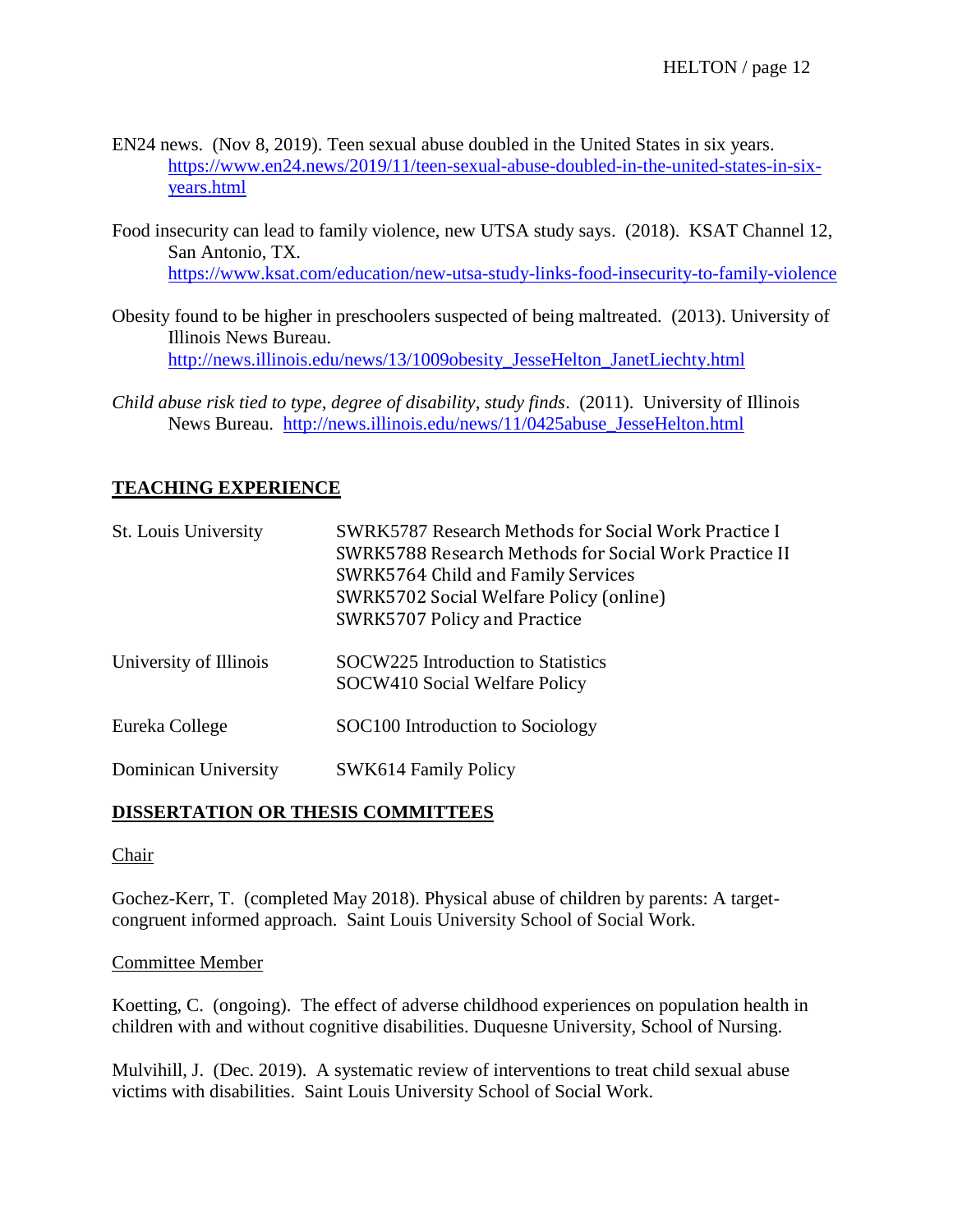Farina, A. (completed June 2019). Adults and children impacted by war and armed conflict. Saint Louis University School of Social Work.

Kirkover, H. (completed May 2018). Barriers to getting the assistance a food insecure mother needs to parent/provide for their family. Saint Louis University Department of Nutrition and **Dietetics** 

Chiu, Y.L. (completed May 2014). The developmental trajectories of delinquency among adolescent females. University of Illinois School of Social Work.

Schrieber, J. (completed May 2013). Religious socialization of maltreated youth and the impact of religiosity on their delinquency. University of Illinois School of Social Work

## **TRAININGS**

- Using Evidence Based Models in real Practice American Professional Society on the Abuse of Children 2015 Colloquium, Boston, MA.
- Introduction to Structural Equation Modeling International Family Violence and Child Victimization Research Pre-Conference Workshop, Portstmouth, NH
- Illinois Early Childhood Activity Program Workshop, Urbana, IL
- SAS Macro, SAS Training Center Chicago
- SAS programming I, SAS Training Center Chicago

## **UNIVERSITY SERVICE**

| Speech, Expression, and Civil Discourse committee      |
|--------------------------------------------------------|
| <b>Reinert Center Faculty Advisory Board</b>           |
| Faculty Senate representative, SLU                     |
| Faculty liaison to SLU Best Buddies student group      |
| Doerr Center board member, School of Social Work       |
| REACH Center leadership team, College of Public Health |
|                                                        |

## **PROFESSIONAL SERVICE**

| <b>National Committee</b>                |                                                                                       |
|------------------------------------------|---------------------------------------------------------------------------------------|
| 2015-present                             | American Professional Society on the Abuse of Children<br><b>Prevention Committee</b> |
| <b>Editorial Board</b><br>2020-present   | Child Maltreatment                                                                    |
| <b>Consulting Editor</b><br>2015-present | Social Work Research                                                                  |